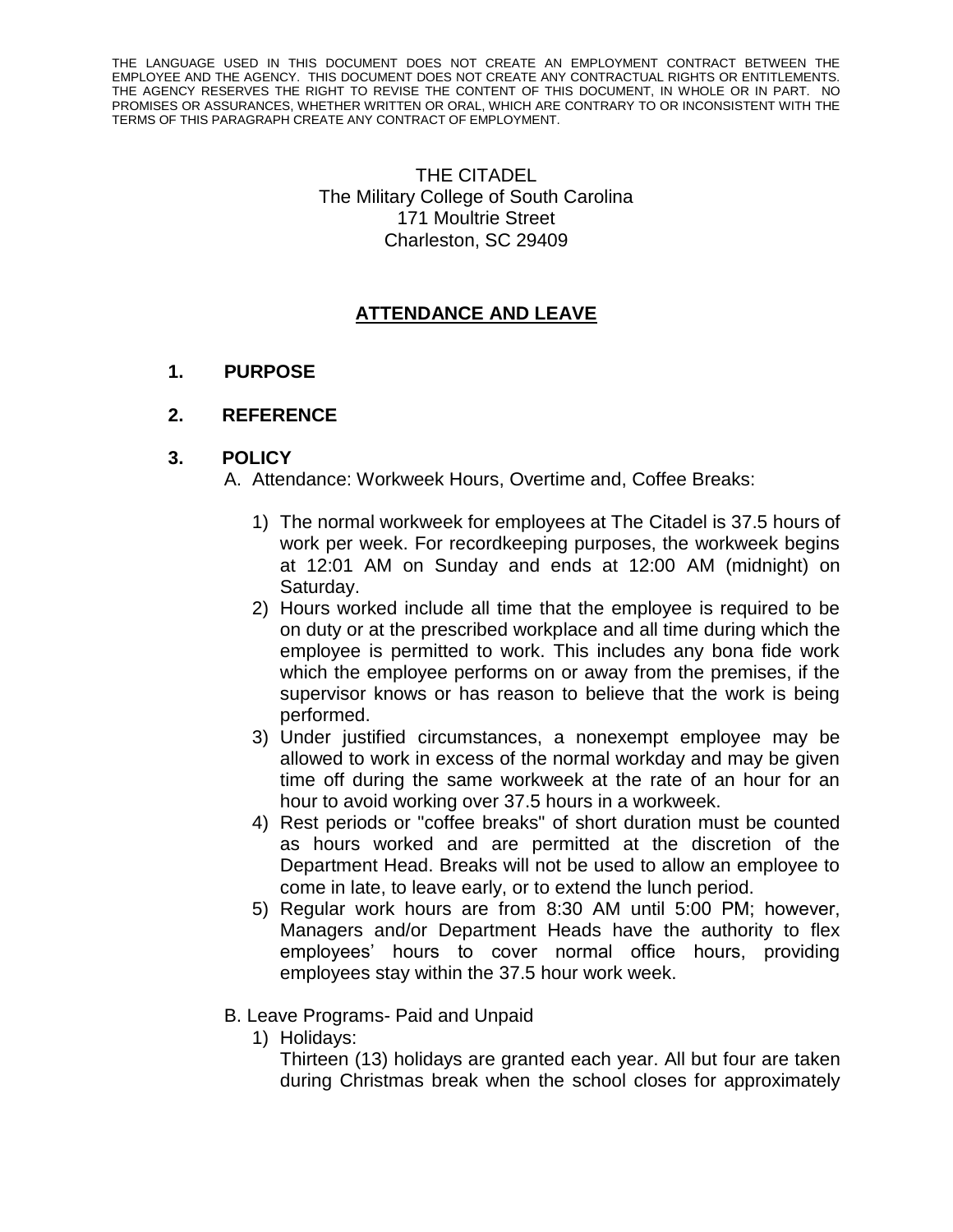eight (8) working days. (See Holiday Schedule Link at [www.citadel.edu/hr\)](http://www.citadel.edu/hr).

- 2) Annual Leave
	- a. A fulltime state employee working 37.5 hours per week will earn 9.375 hours per month or 15 days per year. After ten (10) years of service with the State, you will earn additional annual leave at the rate of 9.375 hours per year for each year above ten, which is converted to a monthly rate (10.156 hours, 10.937 hours, etc). The chart may be found at this address: <http://ohr.sc.gov/OHR/regs01/709.htm>
	- b. Annual leave for a permanent part-time employee is prorated based on number of hours worked per week.
	- c. No more than 337.5 hours (or 45 days) may be carried over from one calendar year to another.
- C. Sick Leave
	- 1) A fulltime state employee working 37.5 hours per week will earn 9.375 hours per month or 15 days per year. This time may be used for personal illness and medical appointments. If you earn sick leave, you may use up to ten (10) days of sick leave annually to "care for" ill members of your immediate family. For the purpose of this policy only, immediate family is defined in the Sick Leave Act as the employee's spouse and children and the following relations to the employee or the spouse of the employee: mother, father, brother, sister, grandparent, legal guardian, and grandchildren. In such cases, sick leave may be granted for the same reasons that employees are granted use of sick leave.
	- 2) Sick leave for an employee in a permanent parttime position is prorated based on the number of hours worked per week.
	- 3) No more than 1,350 hours (180 days) may be carried from one calendar year to another.
- D. Leave Transfer Program (Donating Leave To Be Used By Other Employees):

The Leave Transfer Program allows you to voluntarily transfer sick and/or annual leave into The Citadel's leave transfer pool. This leave may be used by other employees for personal emergency situations.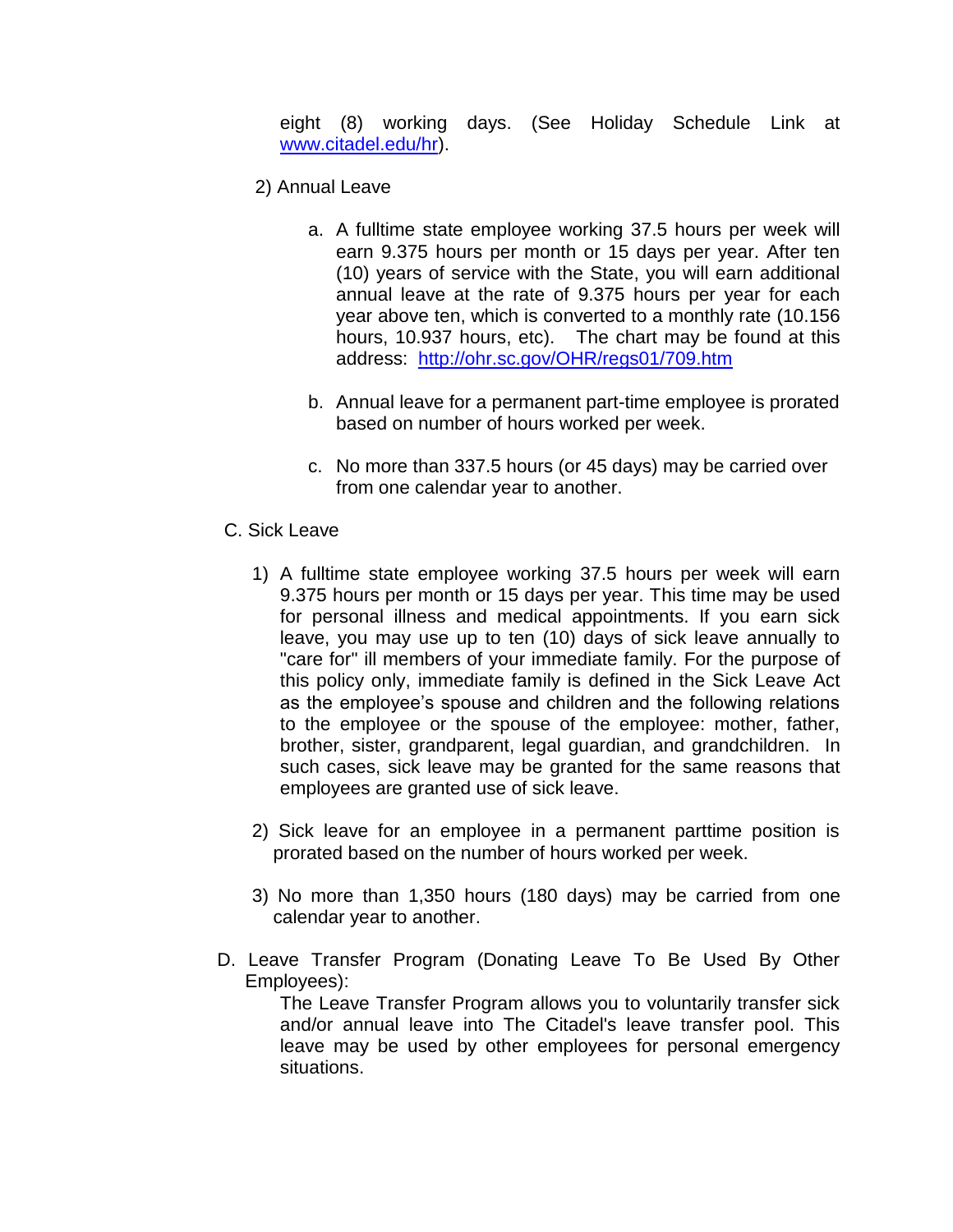E. Court Leave:

If summoned as a juror or subpoenaed as a witness, employee may be granted leave with pay except where the employee is engaged in litigation from which he or she benefits personally.

F. Election Leave:

You will be allowed up to two hours of leave with pay to vote if the distance is far enough away from the work station to preclude voting before or after work hours.

G. Grievance Committee Hearings:

Any employee in pay status appearing as a witness or in any other official capacity in a hearing before the State Grievance Committee shall be granted administrative leave with pay.

H. Military Leave:

If you are a member of the United States Armed Forces Reserves or the National Guard, you will be allowed 15 workdays of leave with pay for annual training. Thirty (30) additional days will be granted in the event of a declared emergency. A year refers to the calendar year or the fiscal year of the National Guard or Reserve component issuing the orders.

I. Death in Family:

You may be granted up to three consecutive working days off due to death of immediate family member of employee or the spouse. Immediate family includes your spouse and great grand parents, grandparents, parents, brothers, sisters, children, grandchildren or great grand children of either you or your spouse.

J. Blood Drives/Bone Marrow Donors:

You may participate in blood drives during your work hours without using accrued leave. The Citadel will, however, take into consideration such factors as type of blood donation and workload, when considering your request. If you work an average of 20 hours or more a week, you may be granted paid leaves of absence to donate bone marrow.

K. Leave Without Pay:

For any extended period of disability due to illness, injury or maternity, the employee may apply for leave without pay if the amount of accrued sick leave plus any paid leave that has been taken will not exceed 180 days.

L. Hazardous Weather and Emergency Leave Employees who do not report to work or who report to work late must use accrued annual or compensatory leave to make up time lost, take leave without pay, or be